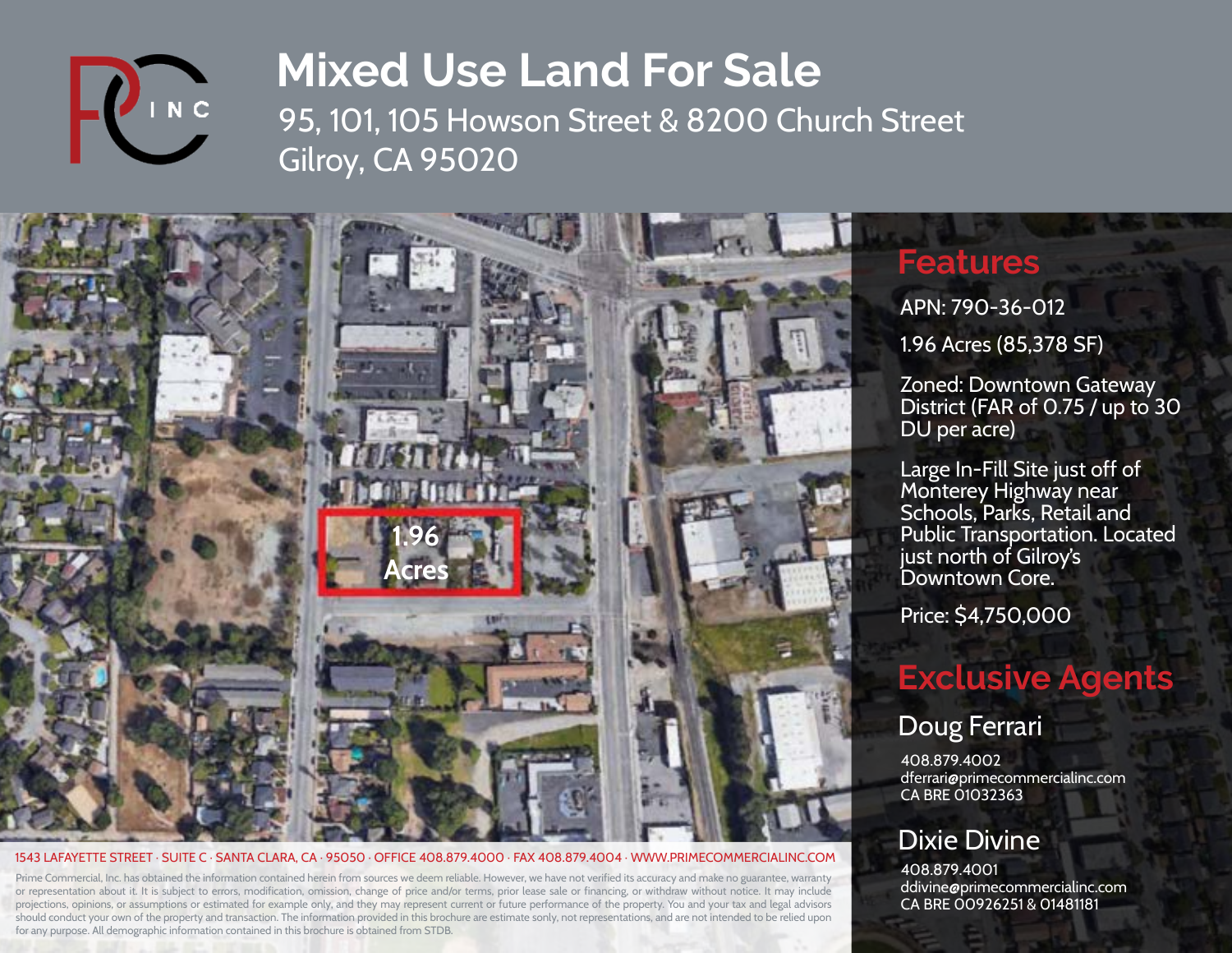

95, 101, 105 Howson Street & 8200 Church Street Gilroy, CA 95020



1543 LAFAYETTE STREET · SUITE C · SANTA CLARA, CA · 95050 · OFFICE 408.879.4000 · FAX 408.879.4004 · WWW.PRIMECOMMERCIALINC.COM

Prime Commercial, Inc. has obtained the information contained herein from sources we deem reliable. However, we have not verified its accuracy and make no guarantee, warranty or representation about it. It is subject to errors, modification, omission, change of price and/or terms, prior lease sale or financing, or withdraw without notice. It may include projections, opinions, or assumptions or estimated for example only, and they may represent current or future performance of the property. You and your tax and legal advisors should conduct your own of the property and transaction. The information provided in this brochure are estimate sonly, not representations, and are not intended to be relied upon for any purpose. All demographic information contained in this brochure is obtained from STDB.

### Dixie Divine

408.879.4001 ddivine@primecommercialinc.com CA BRE 00926251 & 01481181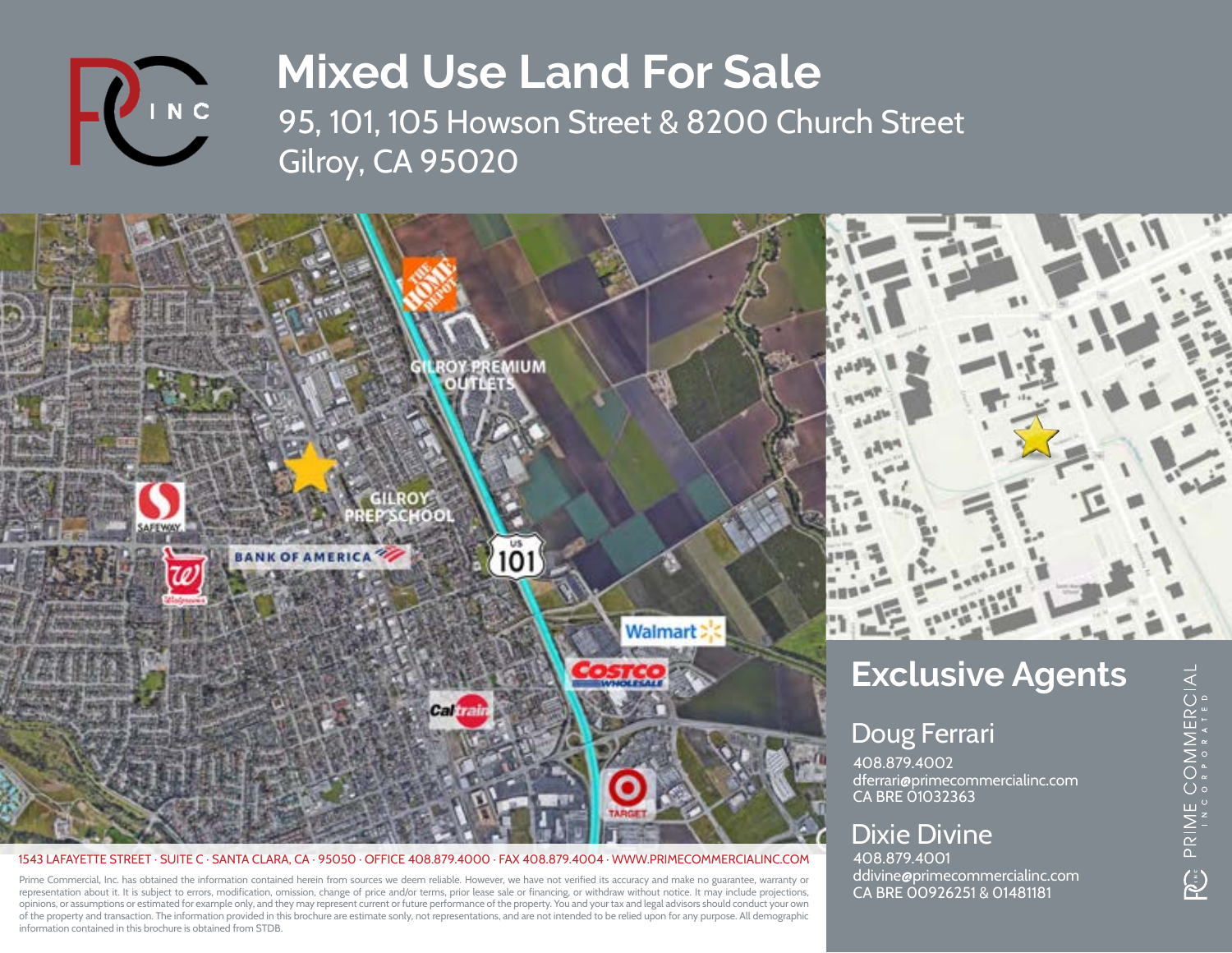

95, 101, 105 Howson Street & 8200 Church Street Gilroy, CA 95020

### **LOCATION PLAT MAP**

The subject property is located in the city of Gilroy at the northeast corner of Church and Howson Streets. Gilroy is one of fifteen incorporated cities that lies in the southern most region of Santa Clara County. Historically, the economic engine in Gilroy was based in agriculture with its primary crops being prunes, onions, flowers, and of course garlic. Gilroy is also home to several food processing companies that employ many local residents. Additionally, Gilroy is known for its Premium Outlets which draws shoppers from all over Northern California and from the central coast. Recently, Amazon announced that it purchased 66 acres of vacant land just south of the Premium Outlets.

The immediate neighborhood is primarily developed with commercial uses along Monterey Highway with residential enclaves to the west. The site has excellent access to U.S. Highway 101 less that one-half mile to the east via Leavesley Road. The subject sits at the northern gateway to downtown Gilroy and just one mile north of the Cal Train Station/Gilroy Transit Corridor which provides rail and bus service north to San Jose and other communities in Santa Clara County.

### **DEMOGRAPHICS**

|                   | 1 MILE    | 3 MILES   | 5 MILES   |
|-------------------|-----------|-----------|-----------|
| <b>POPULATION</b> | 22,331    | 60,144    | 67,999    |
| AVERAGE HH INCOME | \$104,347 | \$138,756 | \$143,115 |